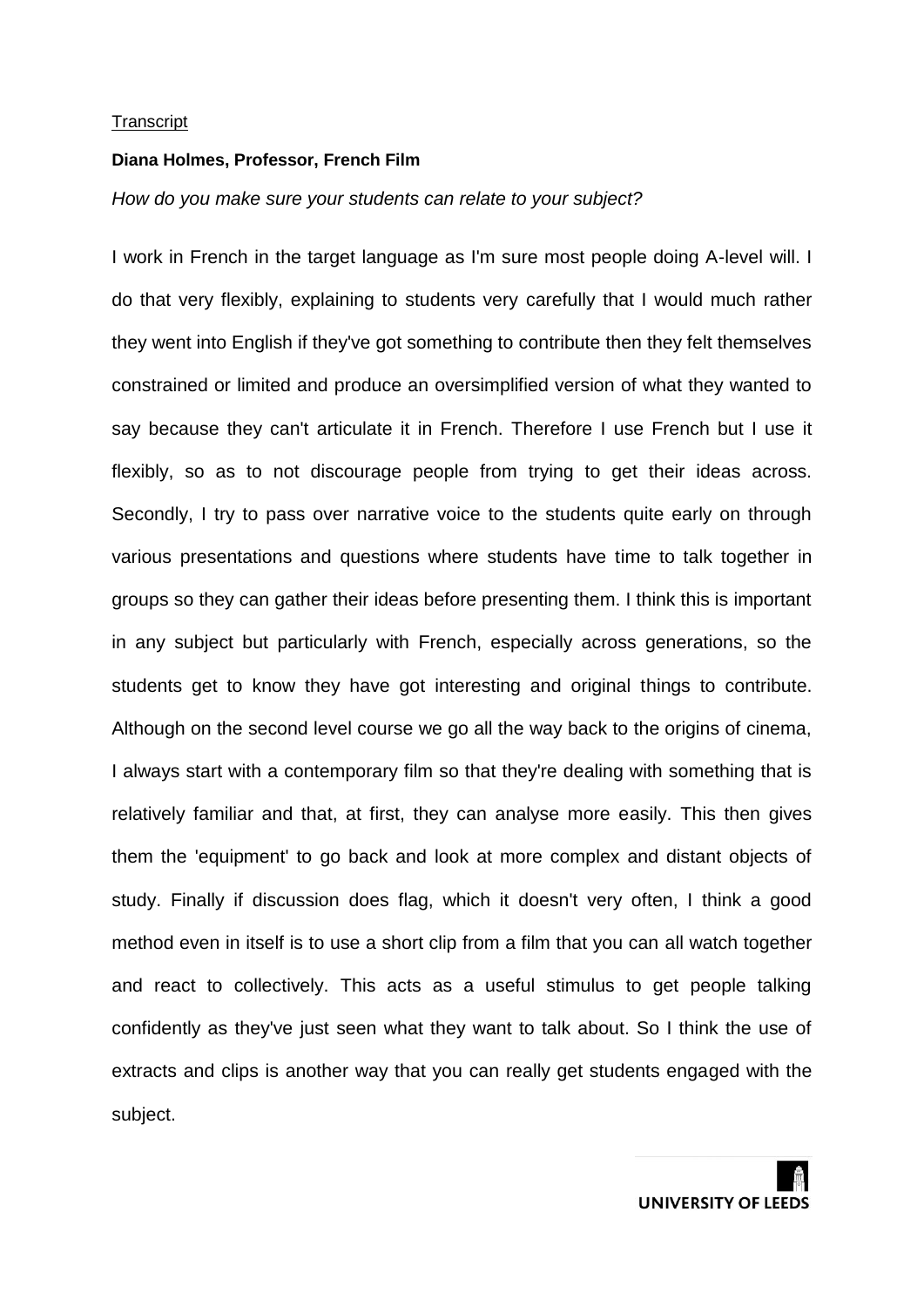## **Diana Holmes, Professor, French Film**

## *What personally excites you about teaching your subject?*

I found it exciting myself to discover, go more deeply and go analytically into film as many of the skills and approaches needed to study film are actually very similar to those used for studying literature; the same approaches are sort of transferable. I find in teaching that the generations coming along behind are actually very visually literate already and they have mostly grown up, to a greater extent certainly than my generation did, consuming their stories more visually than through the written word and constantly dealing with visual image. Therefore they don't know they are visually literate but they are and I find it really satisfying and interesting to provide the analytical tools, the concepts and the vocabulary such that the students quite quickly become adept at analysing what is on the screen. Of course France also has the most amazing history of cinema and continues to make all kinds of wonderful films.

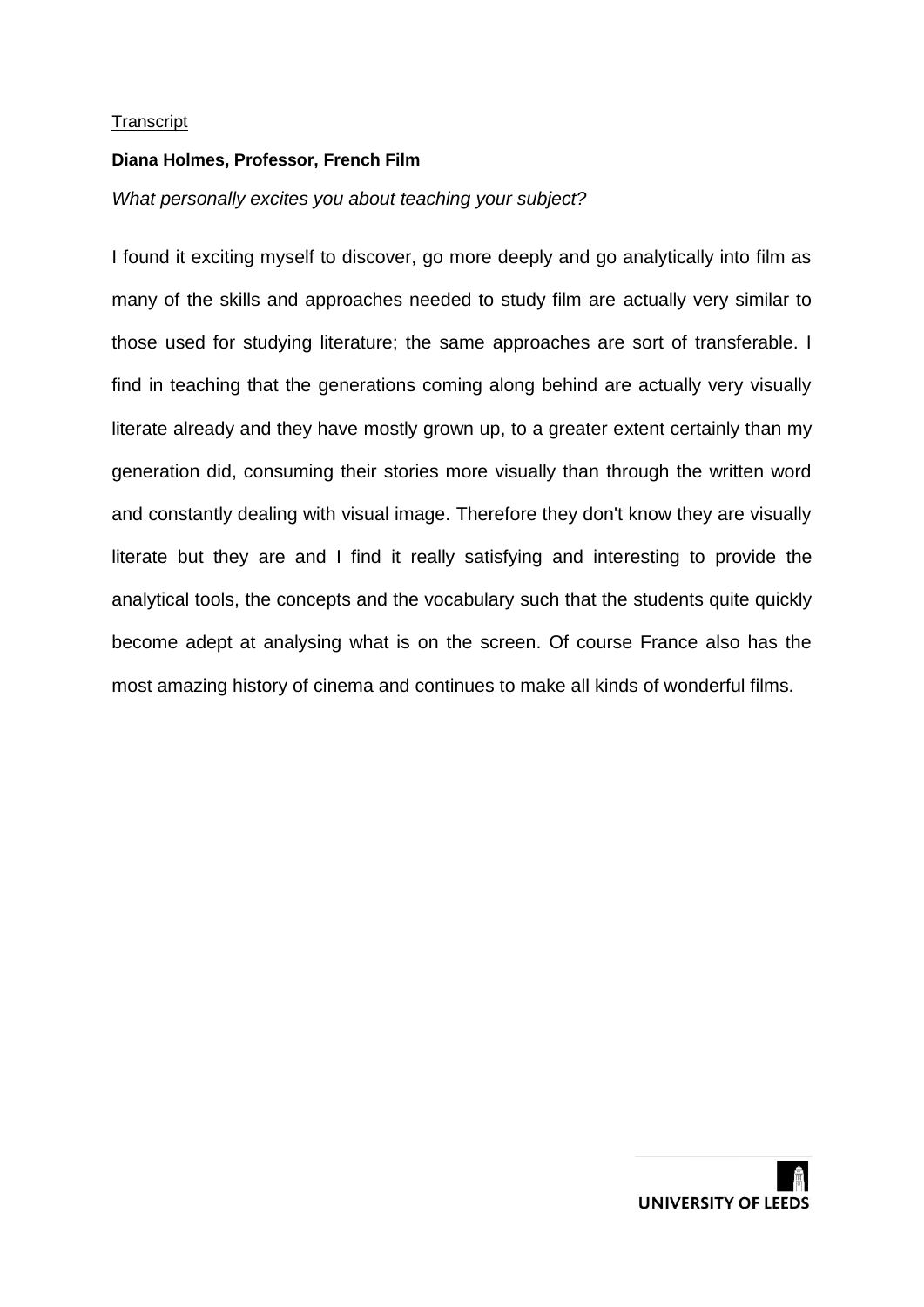#### **Diana Holmes, Professor, French Film**

## *What is the biggest challenge you encounter when teaching your subject?*

The challenge in some ways is not enormous because students take quite easily, as I was suggesting before, to the study of film with some enthusiasm. If there are challenges I think one of them is possibly to remind students to remain, at least to some extent, focussed on the nuts and bolts of film as it's very easy to be so fascinated by the story that's being told and by the characters that you forget you are also working as an analyst of cinema. Therefore I think it is important to be aware of the camera angles, the way the music is used, the way the editing is done and how all of these are contributing and shaping to meaning but it's key to keep that focus without making it purely technical and irrelevant to all the other important questions about the film's meanings. Personally, I think one the other challenges is that I'm quite capable of watching a whole film and not noticing the music. I've never studied music, although I find it very interesting if I try to, but it does play a really important role whether subliminally we notice it or not so I have to pay attention to it. Also I'm limited in the extent to which I can actually analyse exactly what is going in music, but for that I tend to draw on the students, as there's almost always one or two who've got a proper musical education and can contribute that knowledge.

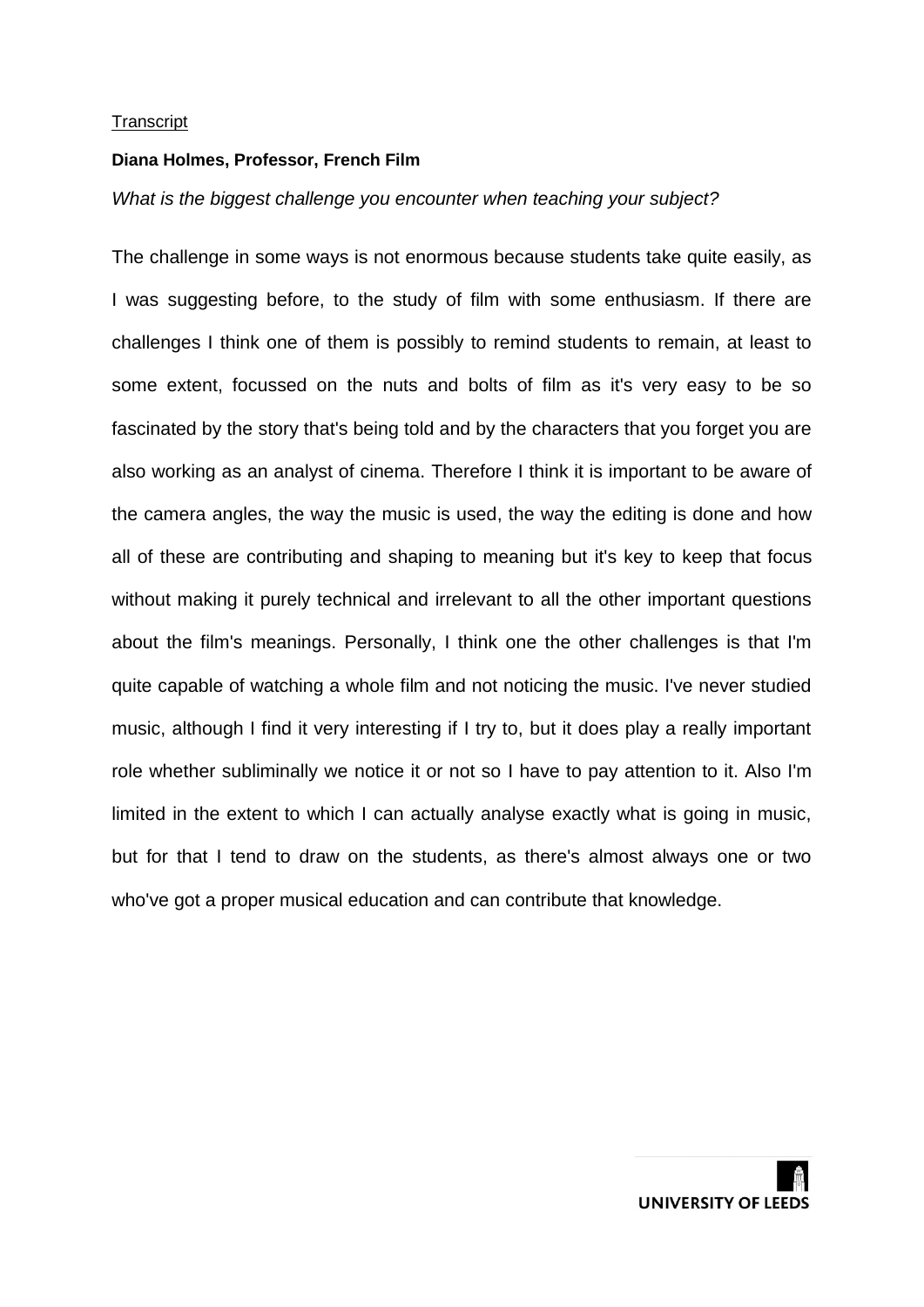#### **Diana Holmes, Professor, French Film**

## *What would be your 'top tip' for those going on to teach you subject at A-level?*

I think the absolutely central idea to get across from early on is that film is a complex, technical medium that demands an enormous team of people to put it together, as shown in the end credits, as well as an enormous and ever-changing set of equipment. Therefore if you are going to analyse the film and what it is that has that very emotional effect on you in the cinema, which is the point of cinema studies as opposed to cinema going, you need to get across the fact that this is actually worth studying. I do think a lot of students get a kick out of analysing film yet it is important to never separate analysing this reaction from more obvious levels of study, such as theme, portrayal of society and portrayal of individual identity. Putting these two together from early on, perhaps through the close analysis of a very short film, is really important in my opinion. Some teachers of course, even now, will have studied some film at university however some won't and I think they can afford to feel more confident than initially they think they should. For example it can be a help if you've done any sort of literary analysis or if you're used to analysing language and a lot of teachers themselves, like the students after them, are going to have grown up on a diet of visual imagery as well. Therefore I think it is both pleasurable and entirely doable to get yourself to a position where you are a quite competent film analyst and you can then pass that on to students.

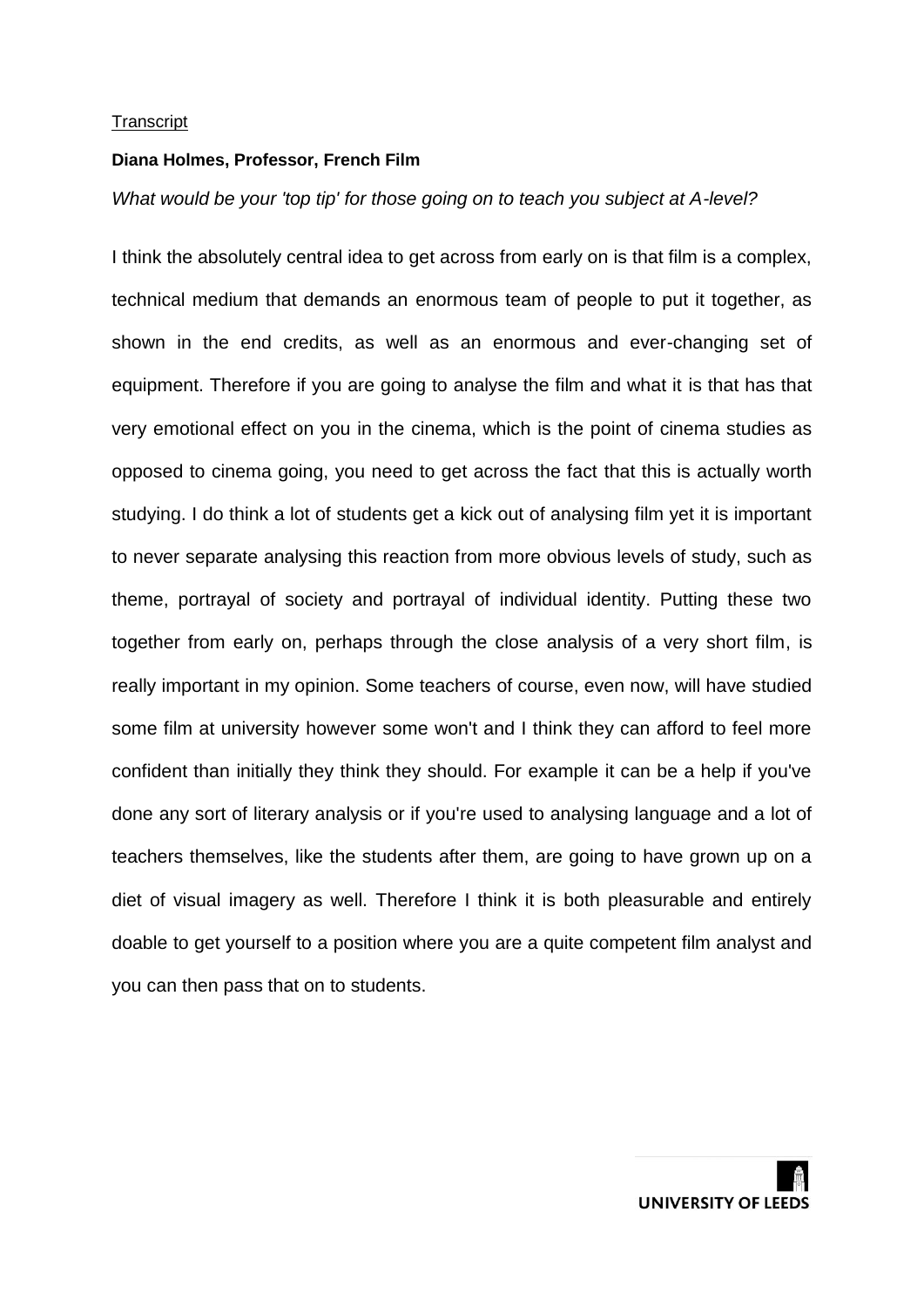## **Diana Holmes, Professor, French Film**

# *Which area do you most enjoy teaching?*

The new wave, even though it's now fifty years old, has managed to retain its vibrancy and it's such a young cinema that's still so committed to changing the world through film. It's so innovative and original that the students sometimes still find some of the new wave films quite surprising and original because they use such interesting techniques even though it's such a long time ago. I would defy anyone to watch Francois Truffaut's *Les 400 Coups* without being both moved and impressed, or Godard's *À Bout de Souffle* which is still incredibly cool even in 2015. Then there's the very contemporary films of which there's a constant stream coming out of France and I try and keep loosely up to date with and change the films on the module so that we do get up to date ones. As with literature my particular angle on film, as opposed to which film, is that I'm particularly interested in the whole question of gender; I'm very interested in women film directors and in the way gender is represented, played with and performed in cinema.

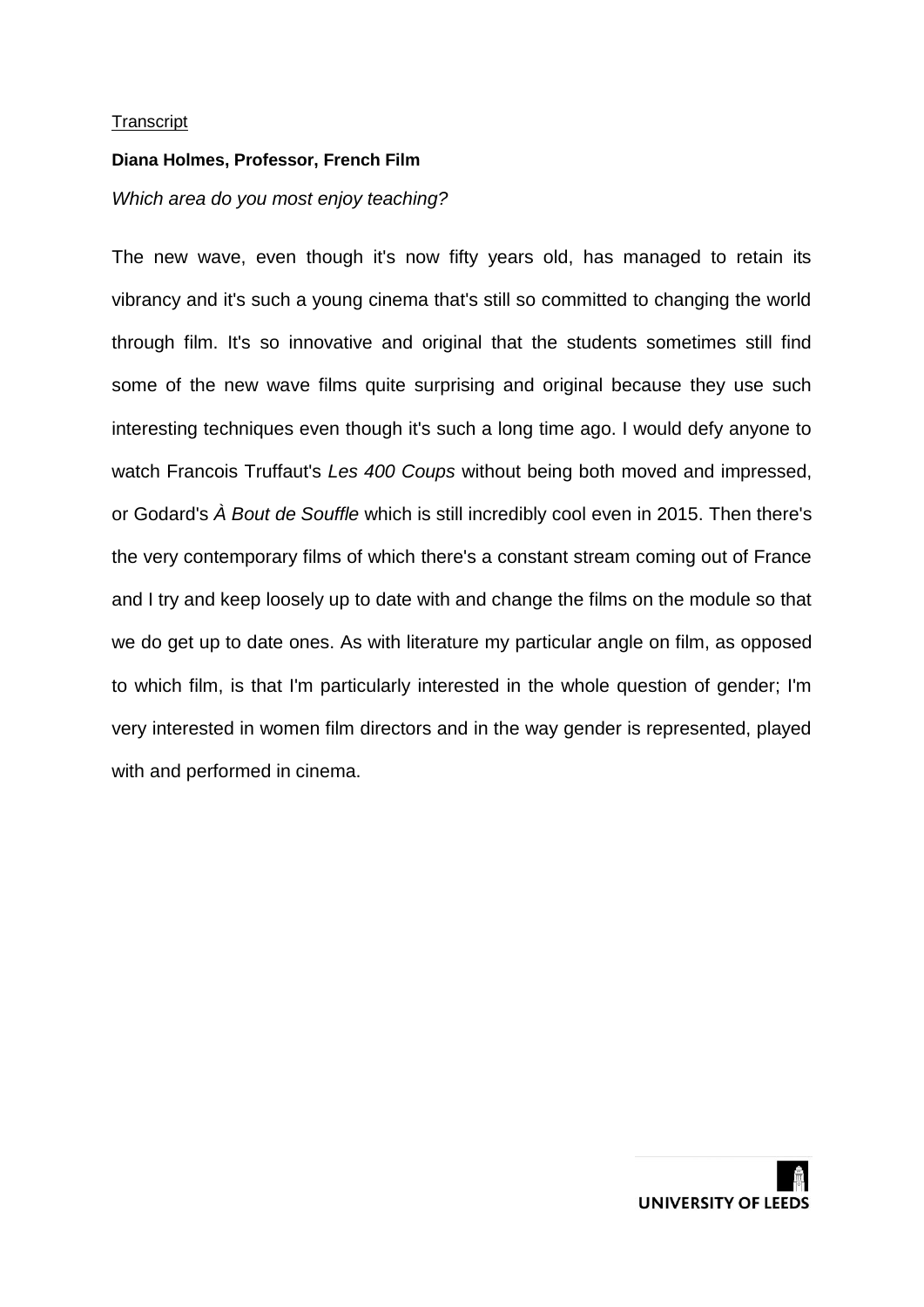#### **Diana Holmes, Professor, French Film**

## *Why do you think the study of film is integral to the study of French?*

France has taken cinema seriously from the beginning; I think the notion of cinema as the seventh art (le septième art) comes originally from France and film has been viewed not only as an important industry and as an important form of entertainment but also as an art form really from very early on. It's subsidised more than in other countries, it's culturally encouraged and it's a significant element of French identity which is one reason I think it's central to French studies in particular. One of the other reasons for studying film, as it is such a popular art form, is that it manages to capture, encapsulate and represent the spirit of the times, the cultural issues and the tensions and conflicts through cinema stars, the stories that it tells, the music and the techniques that it uses. Yet it doesn't only reflect and represent all of that, it also has its effect on them and it helps to shape what the French call the cultural 'imaginaire'. It helps to shape how we think, for example, of masculinity and femininity and it shapes how we think love and relationships ought to happen as well as all kinds of other things. I think it's the two way relationship with society and culture that is absolutely fascinating at any period. A third reason which I notice in the new A-levels is that there's quite an emphasis on using modern languages to produce and encourage in students a reflective and analytical vision of the world and I think it's vitally important that the whole generation of students nowadays does, in effect, media studies. It's important that they are taught and encouraged to become visually aware, critical consumers of images because they are constantly surrounded by